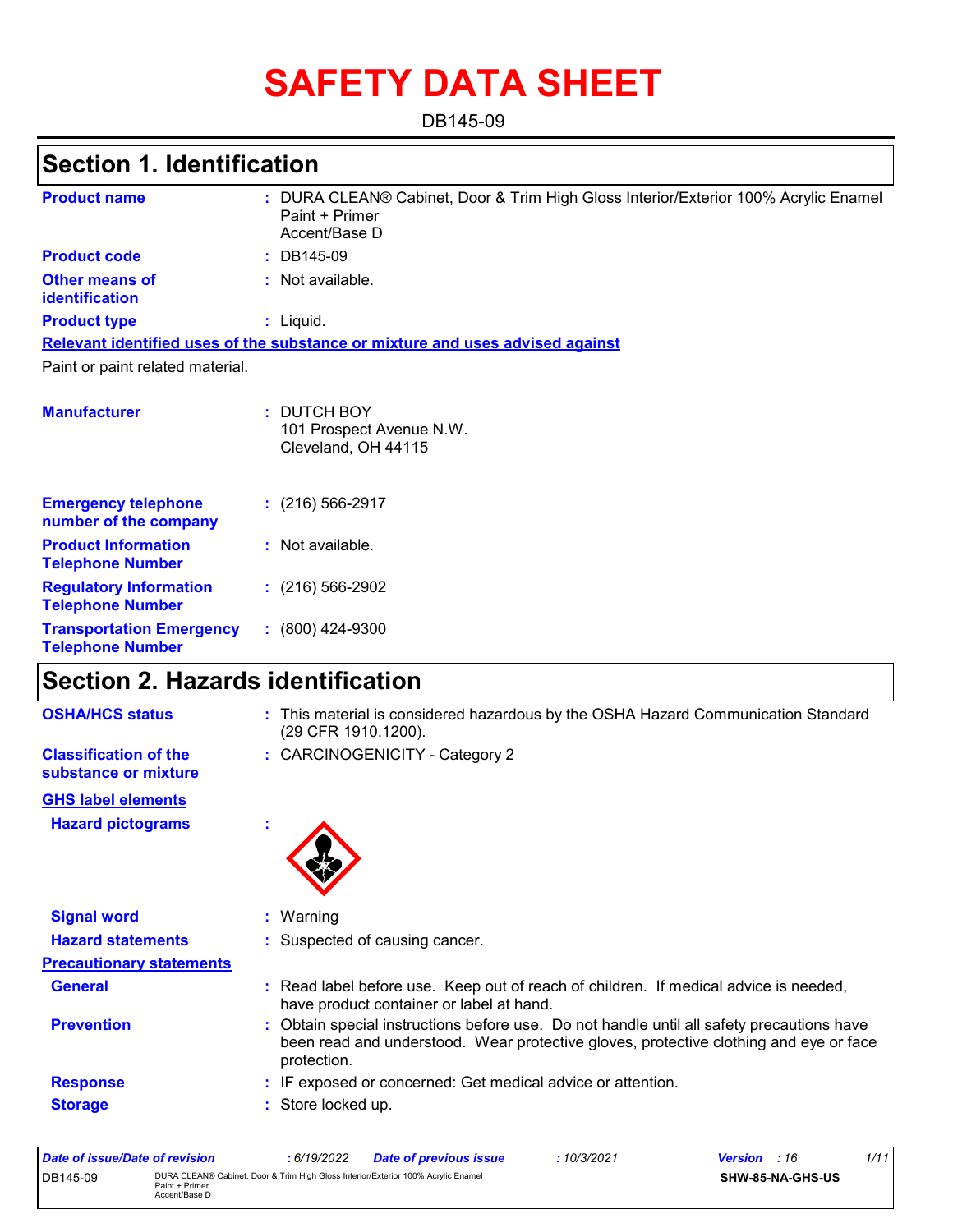### **Section 2. Hazards identification**

| <b>Disposal</b>                            | Dispose of contents and container in accordance with all local, regional, national and<br>international regulations.                            |
|--------------------------------------------|-------------------------------------------------------------------------------------------------------------------------------------------------|
| <b>Supplemental label</b><br>elements      | WARNING: This product contains chemicals known to the State of California to cause<br>cancer and birth defects or other reproductive harm.      |
|                                            | Please refer to the SDS for additional information. Keep out of reach of children. Do not<br>transfer contents to other containers for storage. |
| <b>Hazards not otherwise</b><br>classified | : None known.                                                                                                                                   |

### **Section 3. Composition/information on ingredients**

#### **Other means of identification :** Not available. **Substance/mixture :** Mixture

#### **CAS number/other identifiers**

| <b>Ingredient name</b> | % by weight | <b>CAS number</b> |
|------------------------|-------------|-------------------|
| Benzophenone           | '≤0.3       | 119-61-9          |

Any concentration shown as a range is to protect confidentiality or is due to batch variation.

**There are no additional ingredients present which, within the current knowledge of the supplier and in the concentrations applicable, are classified and hence require reporting in this section.**

**Occupational exposure limits, if available, are listed in Section 8.**

### **Section 4. First aid measures**

#### **Description of necessary first aid measures**

| <b>Eye contact</b>  | : Immediately flush eyes with plenty of water, occasionally lifting the upper and lower<br>eyelids. Check for and remove any contact lenses. Continue to rinse for at least 10<br>minutes. Get medical attention.                                                                                                                                                                                                                                                                                                                                                                                                                                                                 |
|---------------------|-----------------------------------------------------------------------------------------------------------------------------------------------------------------------------------------------------------------------------------------------------------------------------------------------------------------------------------------------------------------------------------------------------------------------------------------------------------------------------------------------------------------------------------------------------------------------------------------------------------------------------------------------------------------------------------|
| <b>Inhalation</b>   | : Remove victim to fresh air and keep at rest in a position comfortable for breathing. If<br>not breathing, if breathing is irregular or if respiratory arrest occurs, provide artificial<br>respiration or oxygen by trained personnel. It may be dangerous to the person providing<br>aid to give mouth-to-mouth resuscitation. Get medical attention. If unconscious, place<br>in recovery position and get medical attention immediately. Maintain an open airway.<br>Loosen tight clothing such as a collar, tie, belt or waistband.                                                                                                                                         |
| <b>Skin contact</b> | : Flush contaminated skin with plenty of water. Remove contaminated clothing and<br>shoes. Continue to rinse for at least 10 minutes. Get medical attention. Wash clothing<br>before reuse. Clean shoes thoroughly before reuse.                                                                                                                                                                                                                                                                                                                                                                                                                                                  |
| <b>Ingestion</b>    | : Wash out mouth with water. Remove dentures if any. If material has been swallowed<br>and the exposed person is conscious, give small quantities of water to drink. Stop if the<br>exposed person feels sick as vomiting may be dangerous. Do not induce vomiting<br>unless directed to do so by medical personnel. If vomiting occurs, the head should be<br>kept low so that vomit does not enter the lungs. Get medical attention. Never give<br>anything by mouth to an unconscious person. If unconscious, place in recovery position<br>and get medical attention immediately. Maintain an open airway. Loosen tight clothing<br>such as a collar, tie, belt or waistband. |

**Most important symptoms/effects, acute and delayed**

| Data of incura/Data of variation      | 6/40/0000<br>Data af nuaviaua iaana                 | .10/2/0004 | $\frac{1}{2}$ | $\sim$ |
|---------------------------------------|-----------------------------------------------------|------------|---------------|--------|
| <b>Skin contact</b>                   | : No known significant effects or critical hazards. |            |               |        |
| <b>Inhalation</b>                     | : No known significant effects or critical hazards. |            |               |        |
| Eye contact                           | : No known significant effects or critical hazards. |            |               |        |
| <b>Potential acute health effects</b> |                                                     |            |               |        |
|                                       |                                                     |            |               |        |

| Date of issue/Date of revision |                                                                                                                      | . 6/19/2022 | <b>Date of previous issue</b> | 10/3/2021 | <b>Version</b> : 16 |                  | 2/11 |
|--------------------------------|----------------------------------------------------------------------------------------------------------------------|-------------|-------------------------------|-----------|---------------------|------------------|------|
| DB145-09                       | DURA CLEAN® Cabinet. Door & Trim High Gloss Interior/Exterior 100% Acrylic Enamel<br>Paint + Primer<br>Accent/Base D |             |                               |           |                     | SHW-85-NA-GHS-US |      |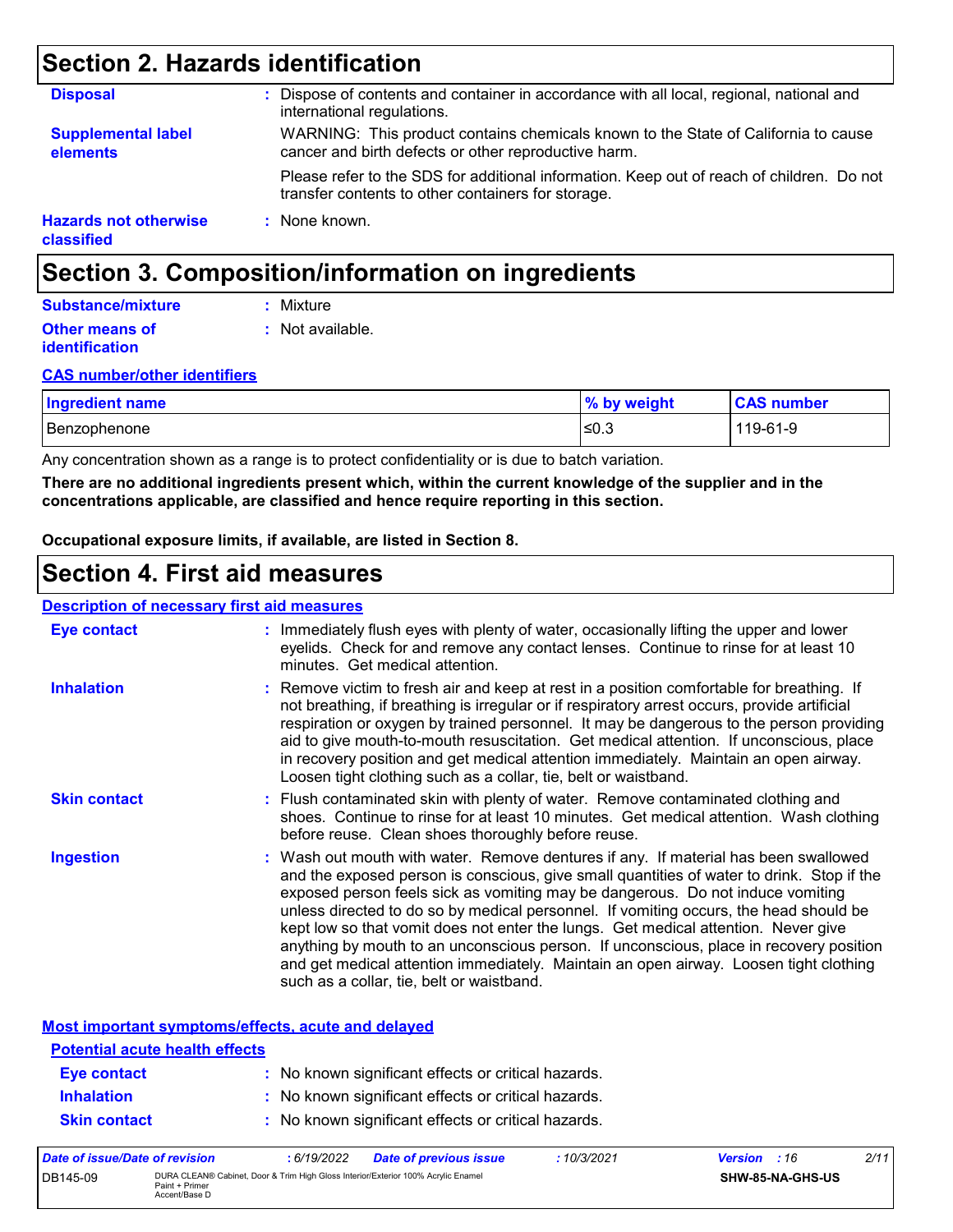### **Section 4. First aid measures**

| <b>Ingestion</b>                    | : No known significant effects or critical hazards.                                                                                                                           |  |
|-------------------------------------|-------------------------------------------------------------------------------------------------------------------------------------------------------------------------------|--|
| <b>Over-exposure signs/symptoms</b> |                                                                                                                                                                               |  |
| Eye contact                         | : No specific data.                                                                                                                                                           |  |
| <b>Inhalation</b>                   | : No specific data.                                                                                                                                                           |  |
| <b>Skin contact</b>                 | : No specific data.                                                                                                                                                           |  |
| <b>Ingestion</b>                    | $:$ No specific data.                                                                                                                                                         |  |
|                                     | Indication of immediate medical attention and special treatment needed, if necessary                                                                                          |  |
| <b>Notes to physician</b>           | : Treat symptomatically. Contact poison treatment specialist immediately if large<br>quantities have been ingested or inhaled.                                                |  |
| <b>Specific treatments</b>          | : No specific treatment.                                                                                                                                                      |  |
| <b>Protection of first-aiders</b>   | : No action shall be taken involving any personal risk or without suitable training. It may<br>be dangerous to the person providing aid to give mouth-to-mouth resuscitation. |  |

#### **See toxicological information (Section 11)**

### **Section 5. Fire-fighting measures**

| <b>Extinguishing media</b>                               |                                                                                                                                                                                                     |
|----------------------------------------------------------|-----------------------------------------------------------------------------------------------------------------------------------------------------------------------------------------------------|
| <b>Suitable extinguishing</b><br>media                   | : Use an extinguishing agent suitable for the surrounding fire.                                                                                                                                     |
| <b>Unsuitable extinguishing</b><br>media                 | : None known.                                                                                                                                                                                       |
| <b>Specific hazards arising</b><br>from the chemical     | : In a fire or if heated, a pressure increase will occur and the container may burst.                                                                                                               |
| <b>Hazardous thermal</b><br>decomposition products       | : No specific data.                                                                                                                                                                                 |
| <b>Special protective actions</b><br>for fire-fighters   | : Promptly isolate the scene by removing all persons from the vicinity of the incident if<br>there is a fire. No action shall be taken involving any personal risk or without suitable<br>training. |
| <b>Special protective</b><br>equipment for fire-fighters | : Fire-fighters should wear appropriate protective equipment and self-contained breathing<br>apparatus (SCBA) with a full face-piece operated in positive pressure mode.                            |

### **Section 6. Accidental release measures**

|                                  | Personal precautions, protective equipment and emergency procedures                                                                                                                                                                                                                                                                                                                                              |
|----------------------------------|------------------------------------------------------------------------------------------------------------------------------------------------------------------------------------------------------------------------------------------------------------------------------------------------------------------------------------------------------------------------------------------------------------------|
| For non-emergency<br>personnel   | : No action shall be taken involving any personal risk or without suitable training.<br>Evacuate surrounding areas. Keep unnecessary and unprotected personnel from<br>entering. Do not touch or walk through spilled material. Avoid breathing vapor or mist.<br>Provide adequate ventilation. Wear appropriate respirator when ventilation is<br>inadequate. Put on appropriate personal protective equipment. |
| For emergency responders         | : If specialized clothing is required to deal with the spillage, take note of any information in<br>Section 8 on suitable and unsuitable materials. See also the information in "For non-<br>emergency personnel".                                                                                                                                                                                               |
| <b>Environmental precautions</b> | : Avoid dispersal of spilled material and runoff and contact with soil, waterways, drains<br>and sewers. Inform the relevant authorities if the product has caused environmental<br>pollution (sewers, waterways, soil or air).                                                                                                                                                                                  |

#### **Methods and materials for containment and cleaning up**

| Date of issue/Date of revision |                                                                                                                      | 6/19/2022 | <b>Date of previous issue</b> | : 10/3/2021 | <b>Version</b> : 16     |  | 3/11 |
|--------------------------------|----------------------------------------------------------------------------------------------------------------------|-----------|-------------------------------|-------------|-------------------------|--|------|
| DB145-09                       | DURA CLEAN® Cabinet, Door & Trim High Gloss Interior/Exterior 100% Acrylic Enamel<br>Paint + Primer<br>Accent/Base D |           |                               |             | <b>SHW-85-NA-GHS-US</b> |  |      |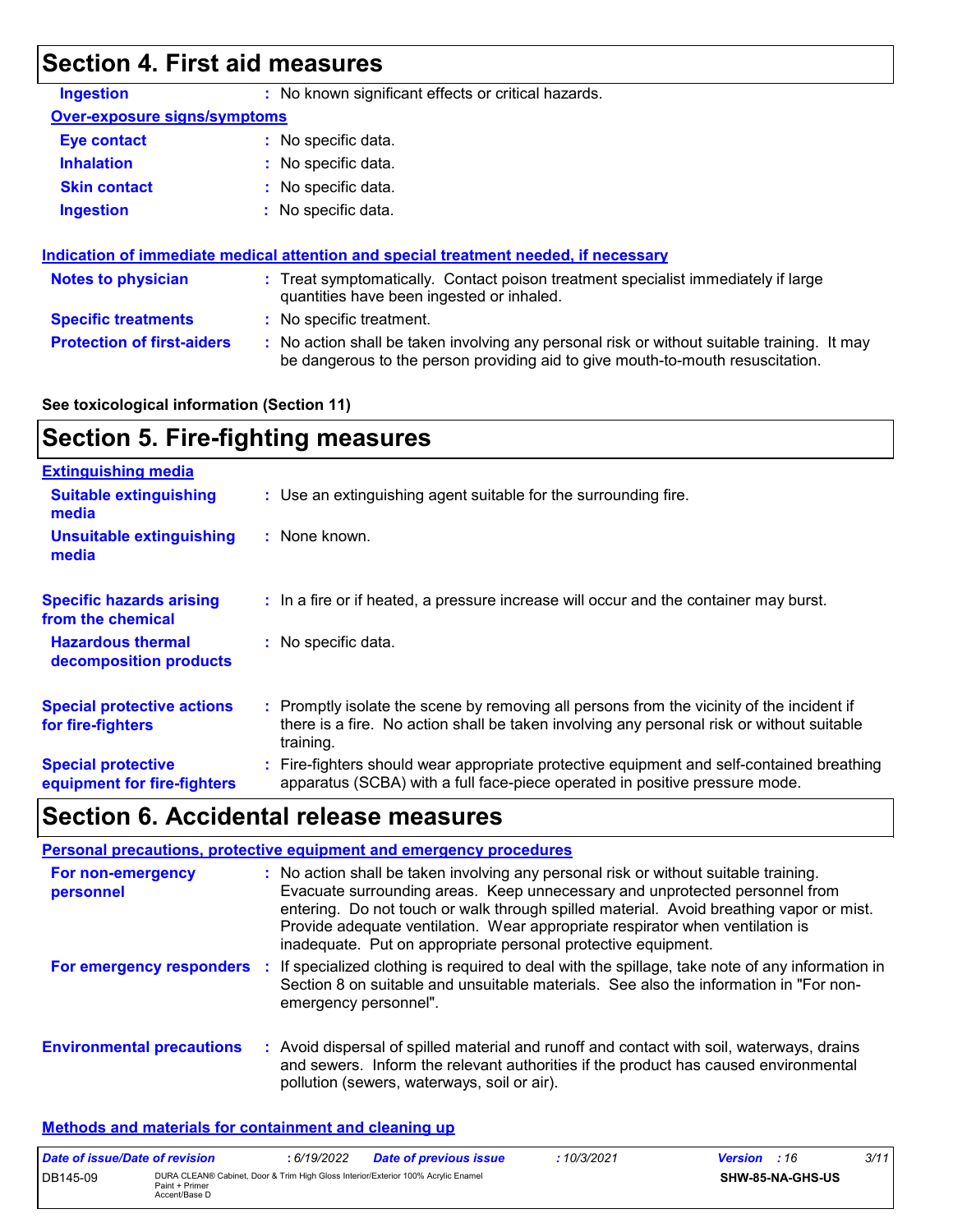### **Section 6. Accidental release measures**

| <b>Small spill</b> | : Stop leak if without risk. Move containers from spill area. Dilute with water and mop up<br>if water-soluble. Alternatively, or if water-insoluble, absorb with an inert dry material and<br>place in an appropriate waste disposal container. Dispose of via a licensed waste<br>disposal contractor.                                                                                                                                                                                                                                                                                                                                                                                                     |
|--------------------|--------------------------------------------------------------------------------------------------------------------------------------------------------------------------------------------------------------------------------------------------------------------------------------------------------------------------------------------------------------------------------------------------------------------------------------------------------------------------------------------------------------------------------------------------------------------------------------------------------------------------------------------------------------------------------------------------------------|
| <b>Large spill</b> | : Stop leak if without risk. Move containers from spill area. Approach release from<br>upwind. Prevent entry into sewers, water courses, basements or confined areas. Wash<br>spillages into an effluent treatment plant or proceed as follows. Contain and collect<br>spillage with non-combustible, absorbent material e.g. sand, earth, vermiculite or<br>diatomaceous earth and place in container for disposal according to local regulations<br>(see Section 13). Dispose of via a licensed waste disposal contractor. Contaminated<br>absorbent material may pose the same hazard as the spilled product. Note: see<br>Section 1 for emergency contact information and Section 13 for waste disposal. |

### **Section 7. Handling and storage**

#### **Precautions for safe handling**

| <b>Protective measures</b>                                                       | : Put on appropriate personal protective equipment (see Section 8). Avoid exposure -<br>obtain special instructions before use. Do not handle until all safety precautions have<br>been read and understood. Do not get in eyes or on skin or clothing. Do not ingest.<br>Avoid breathing vapor or mist. If during normal use the material presents a respiratory<br>hazard, use only with adequate ventilation or wear appropriate respirator. Keep in the<br>original container or an approved alternative made from a compatible material, kept<br>tightly closed when not in use. Empty containers retain product residue and can be<br>hazardous. Do not reuse container. |  |
|----------------------------------------------------------------------------------|--------------------------------------------------------------------------------------------------------------------------------------------------------------------------------------------------------------------------------------------------------------------------------------------------------------------------------------------------------------------------------------------------------------------------------------------------------------------------------------------------------------------------------------------------------------------------------------------------------------------------------------------------------------------------------|--|
| <b>Advice on general</b><br>occupational hygiene                                 | : Eating, drinking and smoking should be prohibited in areas where this material is<br>handled, stored and processed. Workers should wash hands and face before eating,<br>drinking and smoking. Remove contaminated clothing and protective equipment before<br>entering eating areas. See also Section 8 for additional information on hygiene<br>measures.                                                                                                                                                                                                                                                                                                                  |  |
| <b>Conditions for safe storage,</b><br>including any<br><b>incompatibilities</b> | : Store in accordance with local regulations. Store in original container protected from<br>direct sunlight in a dry, cool and well-ventilated area, away from incompatible materials<br>(see Section 10) and food and drink. Store locked up. Keep container tightly closed<br>and sealed until ready for use. Containers that have been opened must be carefully<br>resealed and kept upright to prevent leakage. Do not store in unlabeled containers.<br>Use appropriate containment to avoid environmental contamination. See Section 10 for<br>incompatible materials before handling or use.                                                                            |  |

### **Section 8. Exposure controls/personal protection**

#### **Control parameters**

### **Occupational exposure limits (OSHA United States)**

| <b>Ingredient name</b> | <b>CAS#</b> | <b>Exposure limits</b>                                                   |
|------------------------|-------------|--------------------------------------------------------------------------|
| l Benzophenone         | 119-61-9    | OARS WEEL (United States, 1/2021).<br>TWA: $0.5 \text{ mg/m}^3$ 8 hours. |

#### **Occupational exposure limits (Canada)**

| <b>Ingredient name</b>         |                                 |            | CAS#                                                                              | <b>Exposure limits</b>                                                                 |                                                                                                                                                                                  |      |
|--------------------------------|---------------------------------|------------|-----------------------------------------------------------------------------------|----------------------------------------------------------------------------------------|----------------------------------------------------------------------------------------------------------------------------------------------------------------------------------|------|
| 2-Butoxyethanol                |                                 |            | 111-76-2                                                                          | 8 hrs OEL: 20 ppm 8 hours.<br>6/2021).<br>TWA: 20 ppm 8 hours.<br>TWA: 20 ppm 8 hours. | CA Alberta Provincial (Canada, 6/2018).<br>8 hrs OEL: 97 mg/m <sup>3</sup> 8 hours.<br><b>CA British Columbia Provincial (Canada,</b><br>CA Ontario Provincial (Canada, 6/2019). |      |
| Date of issue/Date of revision |                                 | :6/19/2022 | <b>Date of previous issue</b>                                                     | :10/3/2021                                                                             | Version : 16                                                                                                                                                                     | 4/11 |
| DB145-09                       | Paint + Primer<br>Accent/Base D |            | DURA CLEAN® Cabinet, Door & Trim High Gloss Interior/Exterior 100% Acrylic Enamel |                                                                                        | SHW-85-NA-GHS-US                                                                                                                                                                 |      |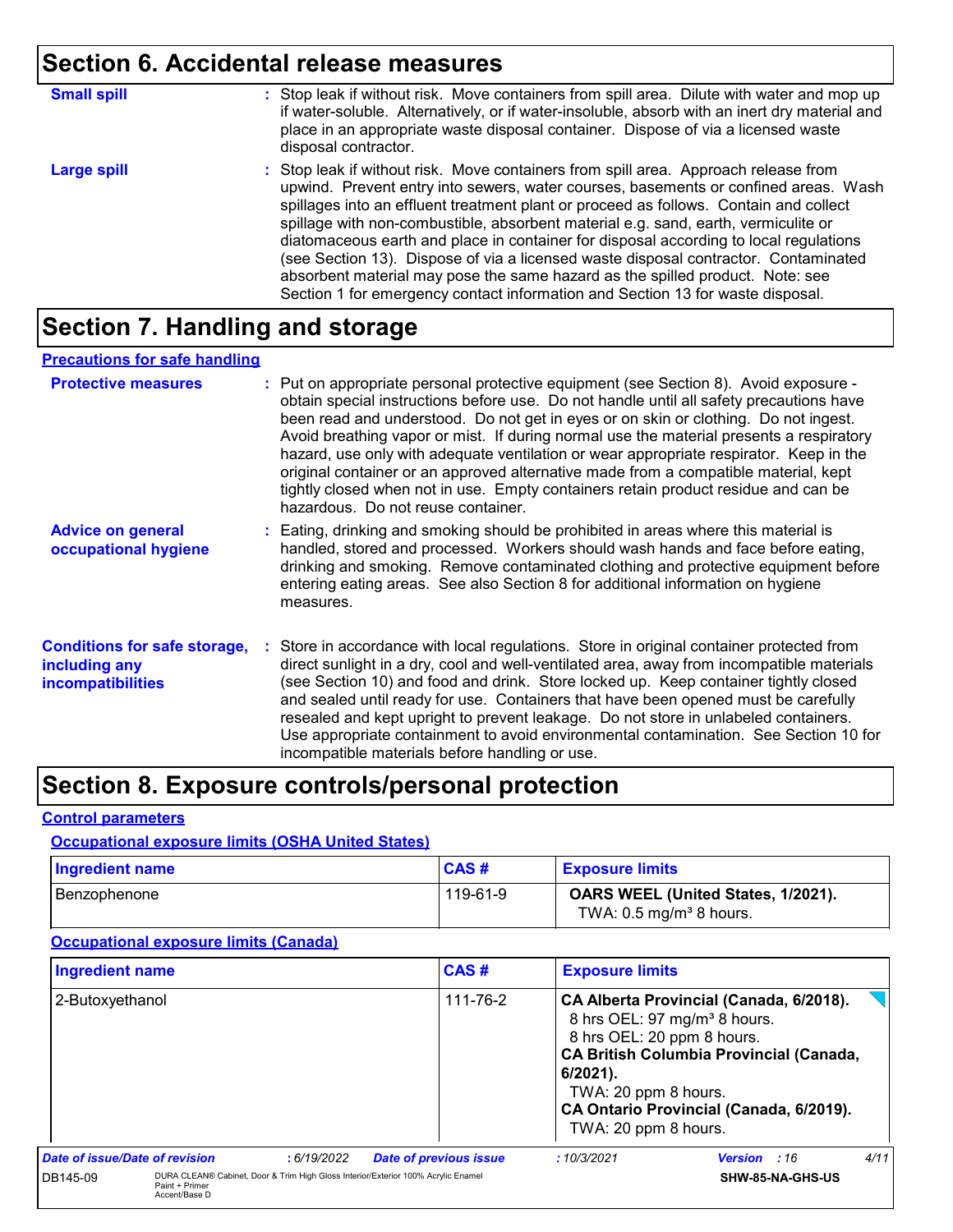### **Section 8. Exposure controls/personal protection**

|              |          | CA Quebec Provincial (Canada, 6/2021).<br>TWAEV: 20 ppm 8 hours.<br><b>CA Saskatchewan Provincial (Canada,</b><br>7/2013).<br>STEL: 30 ppm 15 minutes.<br>TWA: 20 ppm 8 hours. |
|--------------|----------|--------------------------------------------------------------------------------------------------------------------------------------------------------------------------------|
| Benzophenone | 119-61-9 | OARS WEEL (United States, 1/2021).<br>TWA: $0.5 \text{ mg/m}^3$ 8 hours.                                                                                                       |

#### **Occupational exposure limits (Mexico)**

|       | CAS# | <b>Exposure limits</b> |
|-------|------|------------------------|
| None. |      |                        |

| <b>Appropriate engineering</b><br><b>controls</b> | If user operations generate dust, fumes, gas, vapor or mist, use process enclosures,<br>local exhaust ventilation or other engineering controls to keep worker exposure to<br>airborne contaminants below any recommended or statutory limits.                                                                                                                                                                                                                                                                                                                                                                       |
|---------------------------------------------------|----------------------------------------------------------------------------------------------------------------------------------------------------------------------------------------------------------------------------------------------------------------------------------------------------------------------------------------------------------------------------------------------------------------------------------------------------------------------------------------------------------------------------------------------------------------------------------------------------------------------|
| <b>Environmental exposure</b><br>controls         | Emissions from ventilation or work process equipment should be checked to ensure<br>they comply with the requirements of environmental protection legislation. In some<br>cases, fume scrubbers, filters or engineering modifications to the process equipment<br>will be necessary to reduce emissions to acceptable levels.                                                                                                                                                                                                                                                                                        |
| <b>Individual protection measures</b>             |                                                                                                                                                                                                                                                                                                                                                                                                                                                                                                                                                                                                                      |
| <b>Hygiene measures</b>                           | Wash hands, forearms and face thoroughly after handling chemical products, before<br>eating, smoking and using the lavatory and at the end of the working period.<br>Appropriate techniques should be used to remove potentially contaminated clothing.<br>Wash contaminated clothing before reusing. Ensure that eyewash stations and safety<br>showers are close to the workstation location.                                                                                                                                                                                                                      |
| <b>Eye/face protection</b>                        | Safety eyewear complying with an approved standard should be used when a risk<br>assessment indicates this is necessary to avoid exposure to liquid splashes, mists,<br>gases or dusts. If contact is possible, the following protection should be worn, unless<br>the assessment indicates a higher degree of protection: safety glasses with side-<br>shields.                                                                                                                                                                                                                                                     |
| <b>Skin protection</b>                            |                                                                                                                                                                                                                                                                                                                                                                                                                                                                                                                                                                                                                      |
| <b>Hand protection</b>                            | Chemical-resistant, impervious gloves complying with an approved standard should be<br>worn at all times when handling chemical products if a risk assessment indicates this is<br>necessary. Considering the parameters specified by the glove manufacturer, check<br>during use that the gloves are still retaining their protective properties. It should be<br>noted that the time to breakthrough for any glove material may be different for different<br>glove manufacturers. In the case of mixtures, consisting of several substances, the<br>protection time of the gloves cannot be accurately estimated. |
| <b>Body protection</b>                            | Personal protective equipment for the body should be selected based on the task being<br>performed and the risks involved and should be approved by a specialist before<br>handling this product.                                                                                                                                                                                                                                                                                                                                                                                                                    |
| <b>Other skin protection</b>                      | : Appropriate footwear and any additional skin protection measures should be selected<br>based on the task being performed and the risks involved and should be approved by a<br>specialist before handling this product.                                                                                                                                                                                                                                                                                                                                                                                            |
| <b>Respiratory protection</b>                     | : Based on the hazard and potential for exposure, select a respirator that meets the<br>appropriate standard or certification. Respirators must be used according to a<br>respiratory protection program to ensure proper fitting, training, and other important<br>aspects of use.                                                                                                                                                                                                                                                                                                                                  |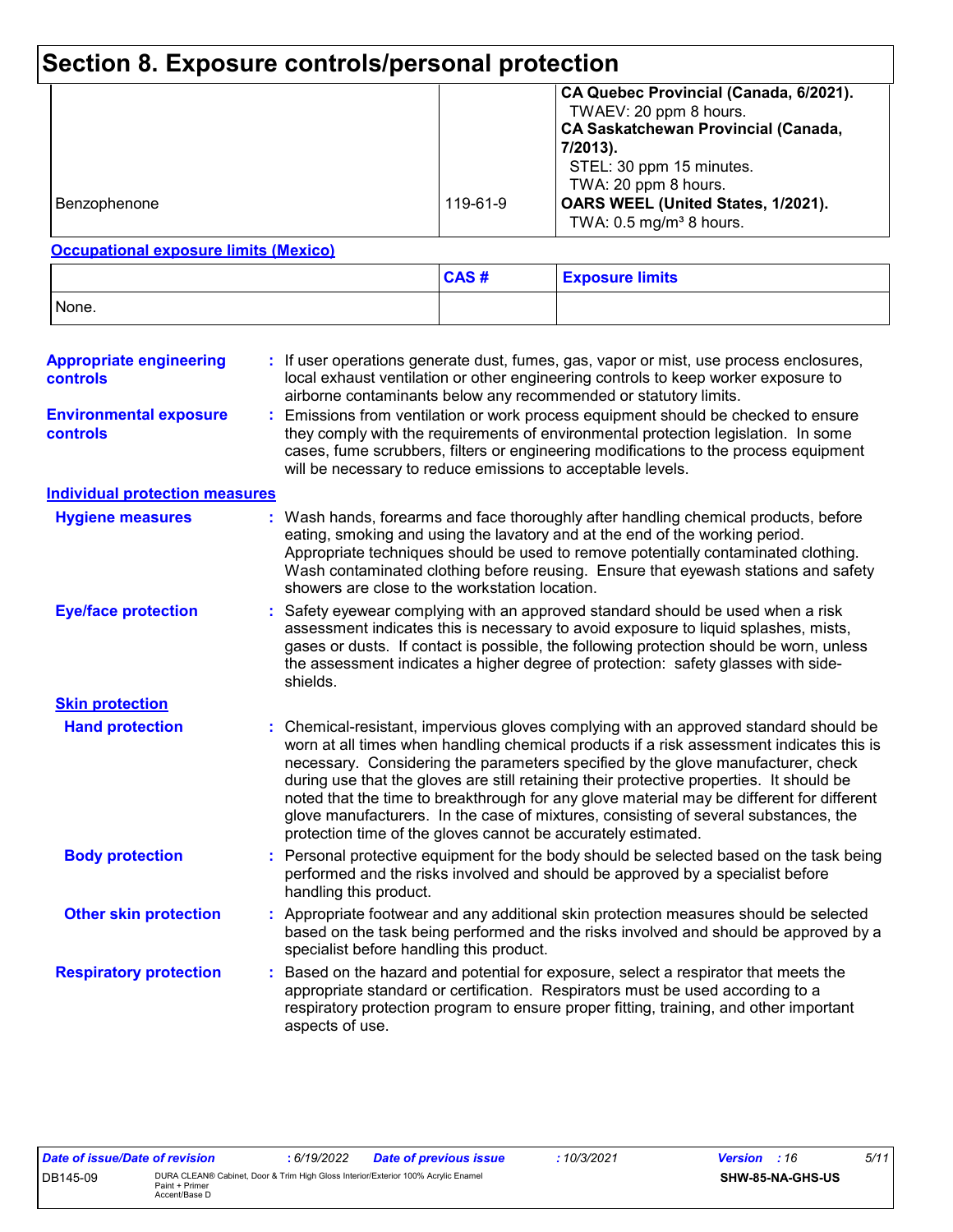### **Section 9. Physical and chemical properties**

The conditions of measurement of all properties are at standard temperature and pressure unless otherwise indicated.

| <b>Appearance</b>                                                 |    |                                                                |
|-------------------------------------------------------------------|----|----------------------------------------------------------------|
| <b>Physical state</b>                                             |    | $:$ Liquid.                                                    |
| <b>Color</b>                                                      |    | : Not available.                                               |
| Odor                                                              |    | : Not available.                                               |
| <b>Odor threshold</b>                                             |    | : Not available.                                               |
| рH                                                                |    | :8.8                                                           |
| <b>Melting point/freezing point</b>                               |    | : Not available.                                               |
| <b>Boiling point, initial boiling</b><br>point, and boiling range |    | : $100^{\circ}$ C (212 $^{\circ}$ F)                           |
| <b>Flash point</b>                                                |    | : Closed cup: Not applicable.                                  |
| <b>Evaporation rate</b>                                           |    | $0.09$ (butyl acetate = 1)                                     |
| <b>Flammability</b>                                               |    | : Not available.                                               |
| Lower and upper explosion<br>limit/flammability limit             |    | : Not available.                                               |
| <b>Vapor pressure</b>                                             |    | : $2.3$ kPa (17.5 mm Hg)                                       |
| <b>Relative vapor density</b>                                     |    | : 1 [Air = 1]                                                  |
| <b>Relative density</b>                                           |    | : 1.05                                                         |
| <b>Solubility</b>                                                 |    | : Not available.                                               |
| <b>Partition coefficient: n-</b><br>octanol/water                 |    | : Not applicable.                                              |
| <b>Auto-ignition temperature</b>                                  |    | : Not available.                                               |
| <b>Decomposition temperature</b>                                  |    | : Not available.                                               |
| <b>Viscosity</b>                                                  | t. | Kinematic (40°C (104°F)): >20.5 mm <sup>2</sup> /s (>20.5 cSt) |
| <b>Molecular weight</b>                                           |    | Not applicable.                                                |
| <b>Aerosol product</b>                                            |    |                                                                |
| <b>Heat of combustion</b>                                         |    | : $0.634$ kJ/g                                                 |

## **Section 10. Stability and reactivity**

| <b>Reactivity</b>                                   | : No specific test data related to reactivity available for this product or its ingredients.              |
|-----------------------------------------------------|-----------------------------------------------------------------------------------------------------------|
| <b>Chemical stability</b>                           | : The product is stable.                                                                                  |
| <b>Possibility of hazardous</b><br><b>reactions</b> | : Under normal conditions of storage and use, hazardous reactions will not occur.                         |
| <b>Conditions to avoid</b>                          | : No specific data.                                                                                       |
| <b>Incompatible materials</b>                       | : No specific data.                                                                                       |
| <b>Hazardous decomposition</b><br>products          | : Under normal conditions of storage and use, hazardous decomposition products should<br>not be produced. |

| Date of issue/Date of revision |                                                                                                                      | 6/19/2022 | <b>Date of previous issue</b> | 10/3/2021 | <b>Version</b> : 16 |                  | 6/11 |
|--------------------------------|----------------------------------------------------------------------------------------------------------------------|-----------|-------------------------------|-----------|---------------------|------------------|------|
| DB145-09                       | DURA CLEAN® Cabinet, Door & Trim High Gloss Interior/Exterior 100% Acrylic Enamel<br>Paint + Primer<br>Accent/Base D |           |                               |           |                     | SHW-85-NA-GHS-US |      |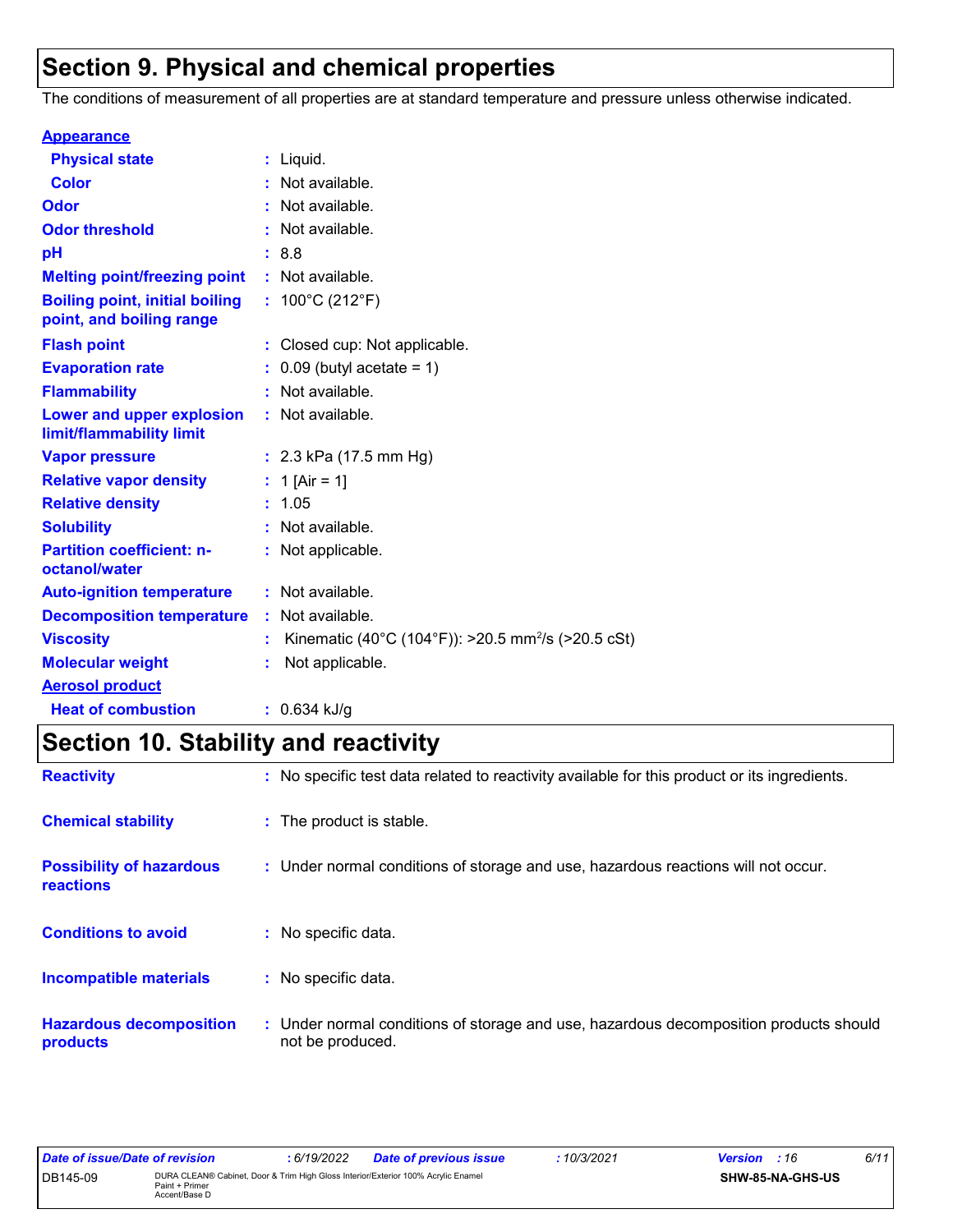### **Section 11. Toxicological information**

#### **Information on toxicological effects**

#### **Acute toxicity**

| <b>Product/ingredient name</b> | <b>Result</b>            | <b>Species</b> | <b>Dose</b>                      | <b>Exposure</b> |
|--------------------------------|--------------------------|----------------|----------------------------------|-----------------|
| Benzophenone                   | LD50 Dermal<br>LD50 Oral | Rabbit<br>Rat  | 3535 mg/kg<br><b>&gt;10 g/kg</b> |                 |

#### **Irritation/Corrosion**

Not available.

#### **Sensitization**

Not available.

#### **Mutagenicity**

Not available.

#### **Carcinogenicity**

Not available.

#### **Classification**

| <b>Product/ingredient name</b> | <b>OSHA</b> | <b>IARC</b> | <b>NTP</b> |
|--------------------------------|-------------|-------------|------------|
| l Benzophenone                 |             | 2B          |            |

#### **Reproductive toxicity**

Not available.

#### **Teratogenicity**

Not available.

#### **Specific target organ toxicity (single exposure)**

Not available.

#### **Specific target organ toxicity (repeated exposure)**

| <b>Name</b>    | <b>Category</b> | <b>Route of</b><br>exposure | <b>Target organs</b> |
|----------------|-----------------|-----------------------------|----------------------|
| l Benzophenone | Category 2      | loral                       |                      |

#### **Aspiration hazard**

Not available.

| Information on the likely<br>routes of exposure | : Not available.                                                                    |
|-------------------------------------------------|-------------------------------------------------------------------------------------|
| <b>Potential acute health effects</b>           |                                                                                     |
| Eye contact                                     | : No known significant effects or critical hazards.                                 |
| <b>Inhalation</b>                               | : No known significant effects or critical hazards.                                 |
| <b>Skin contact</b>                             | : No known significant effects or critical hazards.                                 |
| <b>Ingestion</b>                                | : No known significant effects or critical hazards.                                 |
|                                                 | <b>Symptoms related to the physical, chemical and toxicological characteristics</b> |
| Eye contact                                     | : No specific data.                                                                 |
| <b>Inhalation</b>                               | : No specific data.                                                                 |

#### **Skin contact** No specific data. **:**

| Date of issue/Date of revision |                                                                                                                      | : 6/19/2022 | <b>Date of previous issue</b> | : 10/3/2021 | <b>Version</b> : 16 |                         | 7/11 |
|--------------------------------|----------------------------------------------------------------------------------------------------------------------|-------------|-------------------------------|-------------|---------------------|-------------------------|------|
| DB145-09                       | DURA CLEAN® Cabinet, Door & Trim High Gloss Interior/Exterior 100% Acrylic Enamel<br>Paint + Primer<br>Accent/Base D |             |                               |             |                     | <b>SHW-85-NA-GHS-US</b> |      |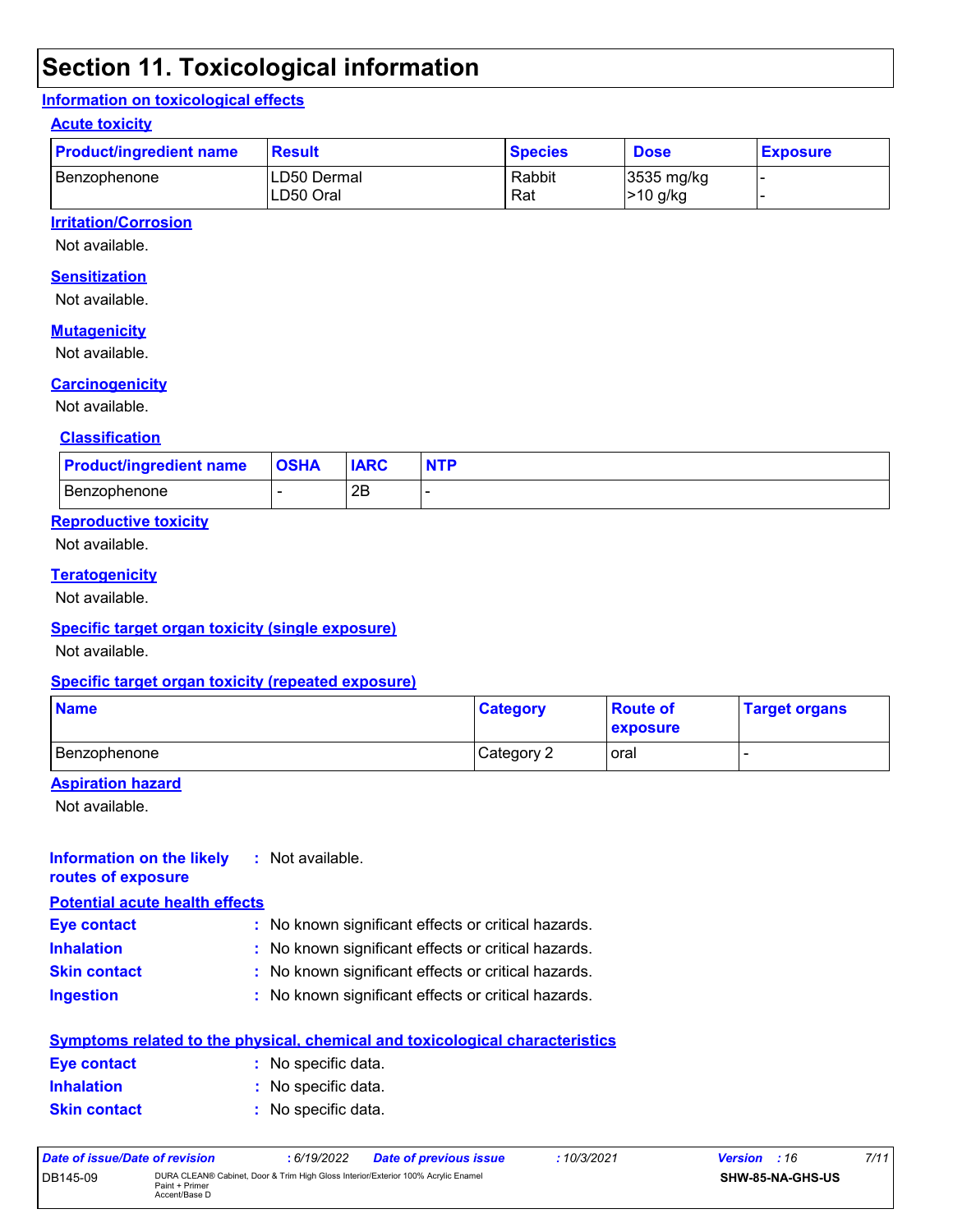### **Section 11. Toxicological information**

**Ingestion :** No specific data.

|                                                   | Delayed and immediate effects and also chronic effects from short and long term exposure    |
|---------------------------------------------------|---------------------------------------------------------------------------------------------|
| <b>Short term exposure</b>                        |                                                                                             |
| <b>Potential immediate</b><br>effects             | $:$ Not available.                                                                          |
| <b>Potential delayed effects : Not available.</b> |                                                                                             |
| <b>Long term exposure</b>                         |                                                                                             |
| <b>Potential immediate</b><br>effects             | $\therefore$ Not available.                                                                 |
| <b>Potential delayed effects : Not available.</b> |                                                                                             |
| <b>Potential chronic health effects</b>           |                                                                                             |
| Not available.                                    |                                                                                             |
| <b>General</b>                                    | : No known significant effects or critical hazards.                                         |
| <b>Carcinogenicity</b>                            | : Suspected of causing cancer. Risk of cancer depends on duration and level of<br>exposure. |
| <b>Mutagenicity</b>                               | : No known significant effects or critical hazards.                                         |
| <b>Teratogenicity</b>                             | : No known significant effects or critical hazards.                                         |
| <b>Developmental effects</b>                      | : No known significant effects or critical hazards.                                         |
| <b>Fertility effects</b>                          | : No known significant effects or critical hazards.                                         |

**Numerical measures of toxicity** Not available. **Acute toxicity estimates**

### **Section 12. Ecological information**

| <b>Toxicity</b>                |                                    |                                                 |                 |
|--------------------------------|------------------------------------|-------------------------------------------------|-----------------|
| <b>Product/ingredient name</b> | <b>Result</b>                      | <b>Species</b>                                  | <b>Exposure</b> |
| Benzophenone                   | Acute LC50 10.89 mg/l Fresh water  | <b>Fish - Pimephales promelas -</b><br>l Larvae | 196 hours       |
|                                | Chronic NOEC 1.03 mg/l Fresh water | <b>Fish - Pimephales promelas -</b><br>Embrvo   | 32 days         |

#### **Persistence and degradability**

Not available.

#### **Bioaccumulative potential**

| <b>Product/ingredient name</b> | $\mathsf{LogP}_\mathsf{ow}$ | BCI   | <b>Potential</b> |
|--------------------------------|-----------------------------|-------|------------------|
| Benzophenone                   |                             | 12.02 | low              |

#### **Mobility in soil**

**Soil/water partition coefficient (KOC)**

**:** Not available.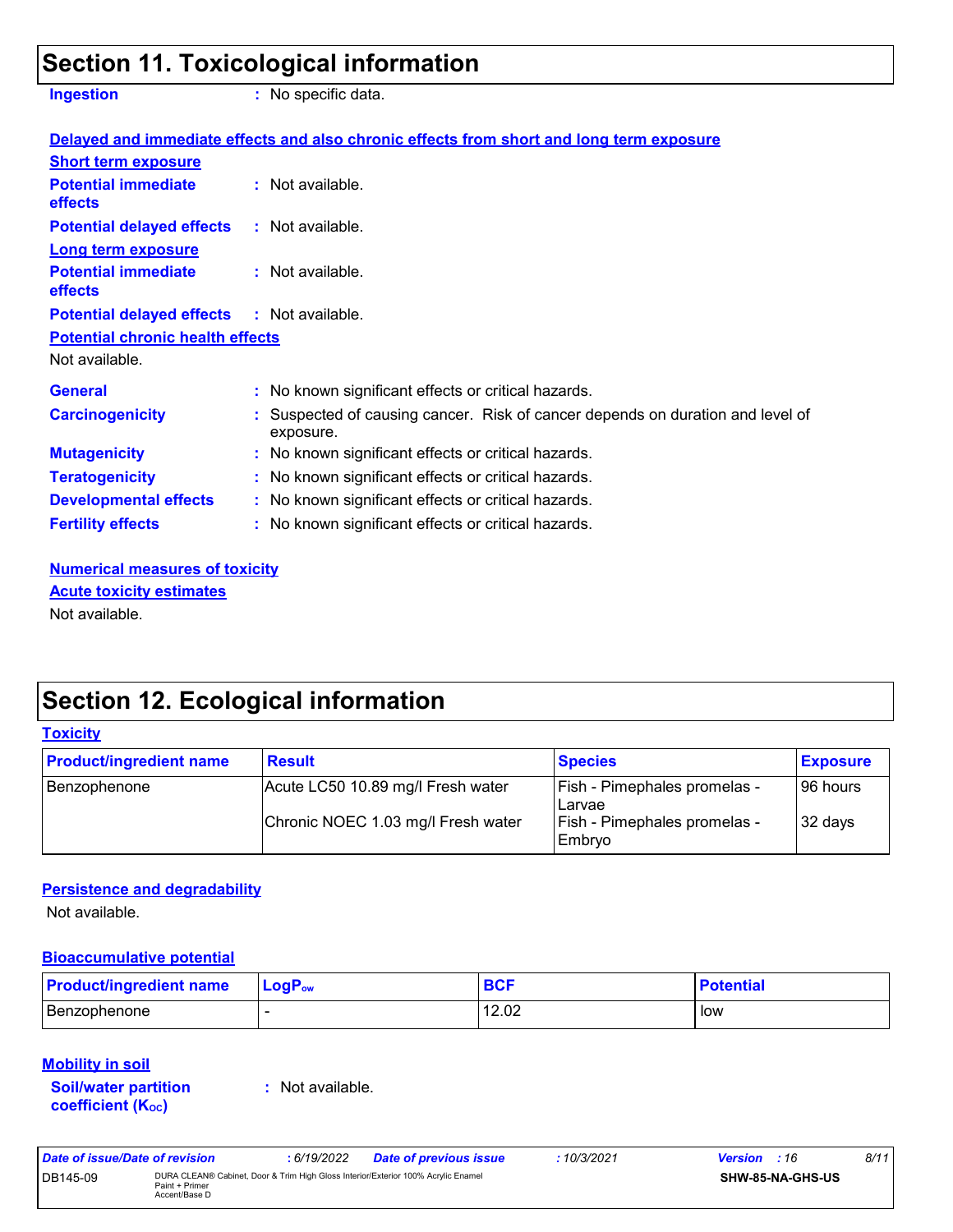### **Section 12. Ecological information**

**Other adverse effects** : No known significant effects or critical hazards.

### **Section 13. Disposal considerations**

**Disposal methods :**

The generation of waste should be avoided or minimized wherever possible. Disposal of this product, solutions and any by-products should at all times comply with the requirements of environmental protection and waste disposal legislation and any regional local authority requirements. Dispose of surplus and non-recyclable products via a licensed waste disposal contractor. Waste should not be disposed of untreated to the sewer unless fully compliant with the requirements of all authorities with jurisdiction. Waste packaging should be recycled. Incineration or landfill should only be considered when recycling is not feasible. This material and its container must be disposed of in a safe way. Care should be taken when handling emptied containers that have not been cleaned or rinsed out. Empty containers or liners may retain some product residues. Avoid dispersal of spilled material and runoff and contact with soil, waterways, drains and sewers.

### **Section 14. Transport information**

|                                         | <b>DOT</b><br><b>Classification</b> | <b>TDG</b><br><b>Classification</b> | <b>Mexico</b><br><b>Classification</b> | <b>IATA</b>    | <b>IMDG</b>    |
|-----------------------------------------|-------------------------------------|-------------------------------------|----------------------------------------|----------------|----------------|
| <b>UN number</b>                        | Not regulated.                      | Not regulated.                      | Not regulated.                         | Not regulated. | Not regulated. |
| <b>UN proper</b><br>shipping name       | ٠                                   | $\blacksquare$                      |                                        |                |                |
| <b>Transport</b><br>hazard class(es)    | $\overline{\phantom{0}}$            | $\blacksquare$                      |                                        |                |                |
| <b>Packing group</b>                    | $\blacksquare$                      | $\overline{\phantom{a}}$            |                                        |                | $\blacksquare$ |
| <b>Environmental</b><br>hazards         | No.                                 | No.                                 | No.                                    | No.            | No.            |
| <b>Additional</b><br><b>information</b> | ٠                                   | $\blacksquare$                      |                                        |                | ۰              |

**Special precautions for user :** Multi-modal shipping descriptions are provided for informational purposes and do not consider container sizes. The presence of a shipping description for a particular mode of transport (sea, air, etc.), does not indicate that the product is packaged suitably for that mode of transport. All packaging must be reviewed for suitability prior to shipment, and compliance with the applicable regulations is the sole responsibility of the person offering the product for transport. People loading and unloading dangerous goods must be trained on all of the risks deriving from the substances and on all actions in case of emergency situations.

**Transport in bulk according to IMO instruments :** Not available.

**Proper shipping name :**

: Not available.

| Date of issue/Date of revision |                                                                                                                      | : 6/19/2022 | <b>Date of previous issue</b> | : 10/3/2021 | <b>Version</b> : 16 |                  | 9/11 |
|--------------------------------|----------------------------------------------------------------------------------------------------------------------|-------------|-------------------------------|-------------|---------------------|------------------|------|
| DB145-09                       | DURA CLEAN® Cabinet, Door & Trim High Gloss Interior/Exterior 100% Acrylic Enamel<br>Paint + Primer<br>Accent/Base D |             |                               |             |                     | SHW-85-NA-GHS-US |      |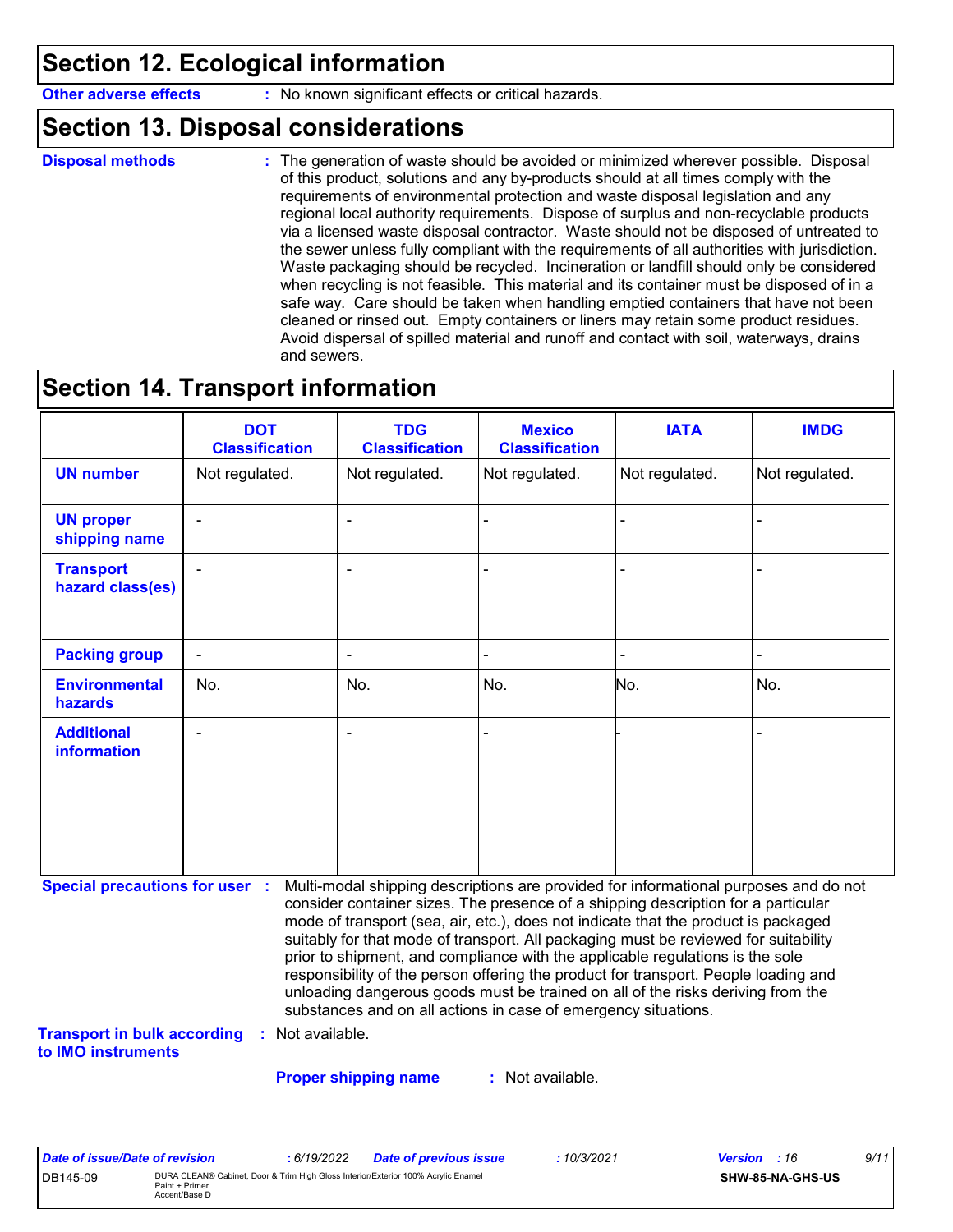### **Section 15. Regulatory information**

**TSCA 5(a)2 proposed significant new use rules**: 2-Methyl-4-isothiazolin-3-one; 5-Chloro-2-methylisothiazolinone

#### **SARA 313**

SARA 313 (40 CFR 372.45) supplier notification can be found on the Environmental Data Sheet.

#### **California Prop. 65**

WARNING: This product contains chemicals known to the State of California to cause cancer and birth defects or other reproductive harm.

#### **International regulations**

| <b>International lists</b> | : Australia inventory (AIIC): Not determined.                |
|----------------------------|--------------------------------------------------------------|
|                            | China inventory (IECSC): Not determined.                     |
|                            | Japan inventory (CSCL): Not determined.                      |
|                            | Japan inventory (ISHL): Not determined.                      |
|                            | Korea inventory (KECI): Not determined.                      |
|                            | New Zealand Inventory of Chemicals (NZIoC): Not determined.  |
|                            | Philippines inventory (PICCS): Not determined.               |
|                            | Taiwan Chemical Substances Inventory (TCSI): Not determined. |
|                            | Thailand inventory: Not determined.                          |
|                            | Turkey inventory: Not determined.                            |
|                            | Vietnam inventory: Not determined.                           |

### **Section 16. Other information**

**Hazardous Material Information System (U.S.A.)**



**The customer is responsible for determining the PPE code for this material. For more information on HMIS® Personal Protective Equipment (PPE) codes, consult the HMIS® Implementation Manual.**

**Caution: HMIS® ratings are based on a 0-4 rating scale, with 0 representing minimal hazards or risks, and 4 representing significant hazards or risks. Although HMIS® ratings and the associated label are not required on SDSs or products leaving a facility under 29 CFR 1910.1200, the preparer may choose to provide them. HMIS® ratings are to be used with a fully implemented HMIS® program. HMIS® is a registered trademark and service mark of the American Coatings Association, Inc.**

**Procedure used to derive the classification**

|                                   | <b>Classification</b> | <b>Justification</b> |
|-----------------------------------|-----------------------|----------------------|
| CARCINOGENICITY - Category 2      |                       | Calculation method   |
| <b>History</b>                    |                       |                      |
| Date of printing                  | : 6/19/2022           |                      |
| Date of issue/Date of<br>revision | : 6/19/2022           |                      |
| Date of previous issue            | 10/3/2021             |                      |
| <b>Version</b>                    | : 16                  |                      |